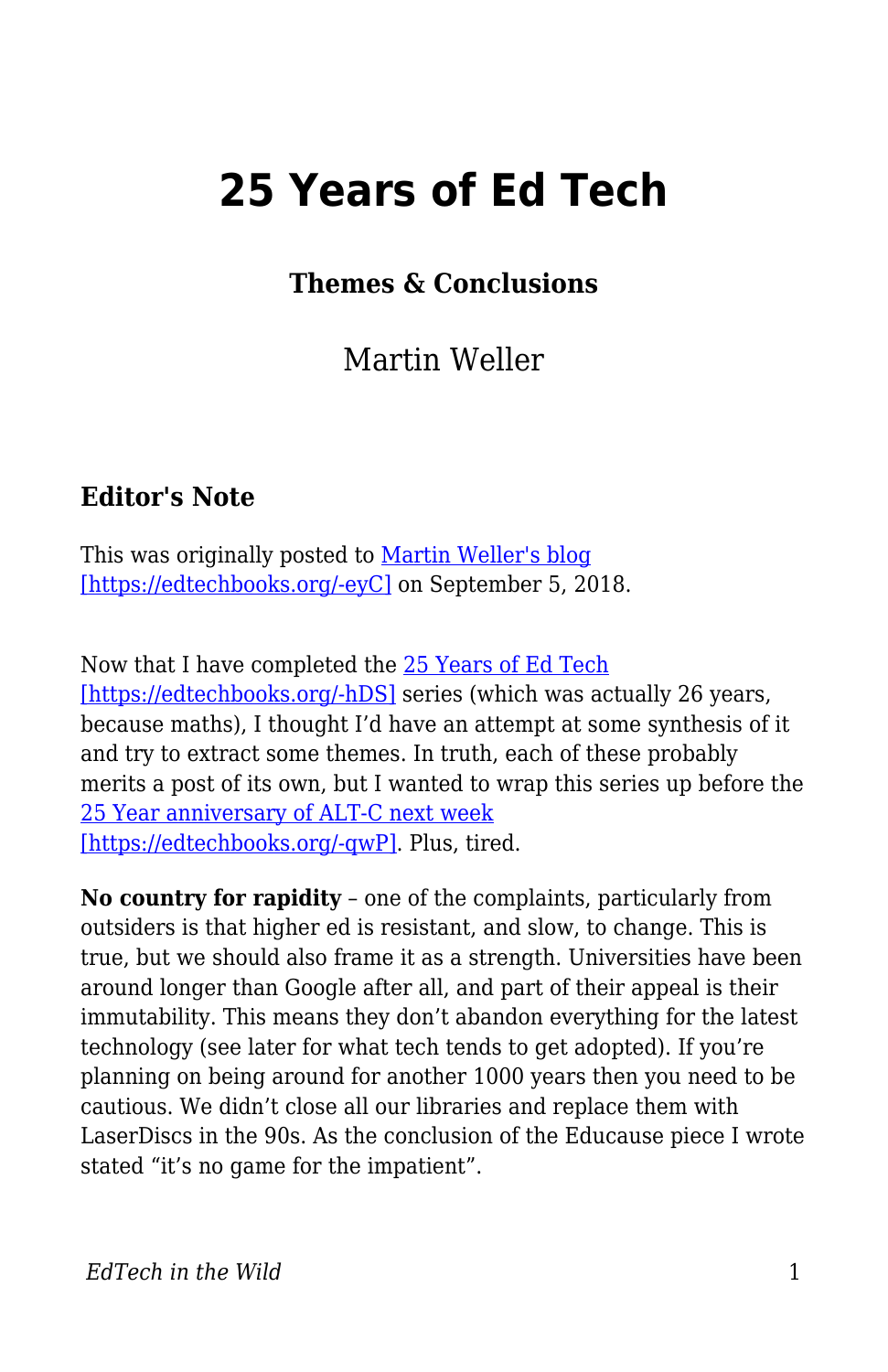**Historical amnesia** – I've covered this before, but one of the characteristics of ed tech is that people wander into it from other disciplines. Often they wouldn't even know they're now in ed tech, they're doing MOOCs, or messing about with assessment on their psychology course, and they may spend a bit of time doing it and return to their main focus. Ed Tech can be like a holiday resort, people passing through from many destinations, with only a few regulars remaining. What this means is there is a tendency we see repeatedly over the 25 years for ideas to be rediscovered. A consequence of this is that it sees every development as operating in isolation instead of building on the theoretical, financial, administrative and research of previous work. For example, you probably don't get OER without open source, and you don't get MOOCs without OER, and so on.

**Cycles of interest** – there are some ideas that keep recurring in ed tech: the intelligent tutor, personalised learning, the end of universities. Audrey Watters refers to [zombie ideas](http://2013trends.hackeducation.com/zombies.html) [\[https://edtechbooks.org/-ZDQ\]](http://2013trends.hackeducation.com/zombies.html), which just won't die. Partly this is a result of the aforementioned historical amnesia, and partly it is a result of techno-optimism ("This time it really will work"). It is also a consequence of over enthusiastic initial claims, which the technology takes 10 years or so to catch up with. So while, intelligent tutoring systems were woefully inadequate for the claims in the 90s, some of that is justifiable in 2018. Also, just conceptually you sometimes need a few cycles at an idea to get it accepted.

**Disruption isn't for education** – given it's dominance in much of ed tech discourse, what the previous trends highlight is that disruption is simply not a very good theory to apply to the education sector. One of the main attractions of higher ed is its longevity, and disruption theory seeks to destroy a sector. Given that it has failed to do this to higher ed, despite numerous claims that this is the death of universities, would suggest that it won't happen soon. Disruption also plays strongly to the benefits of historical amnesia, which is a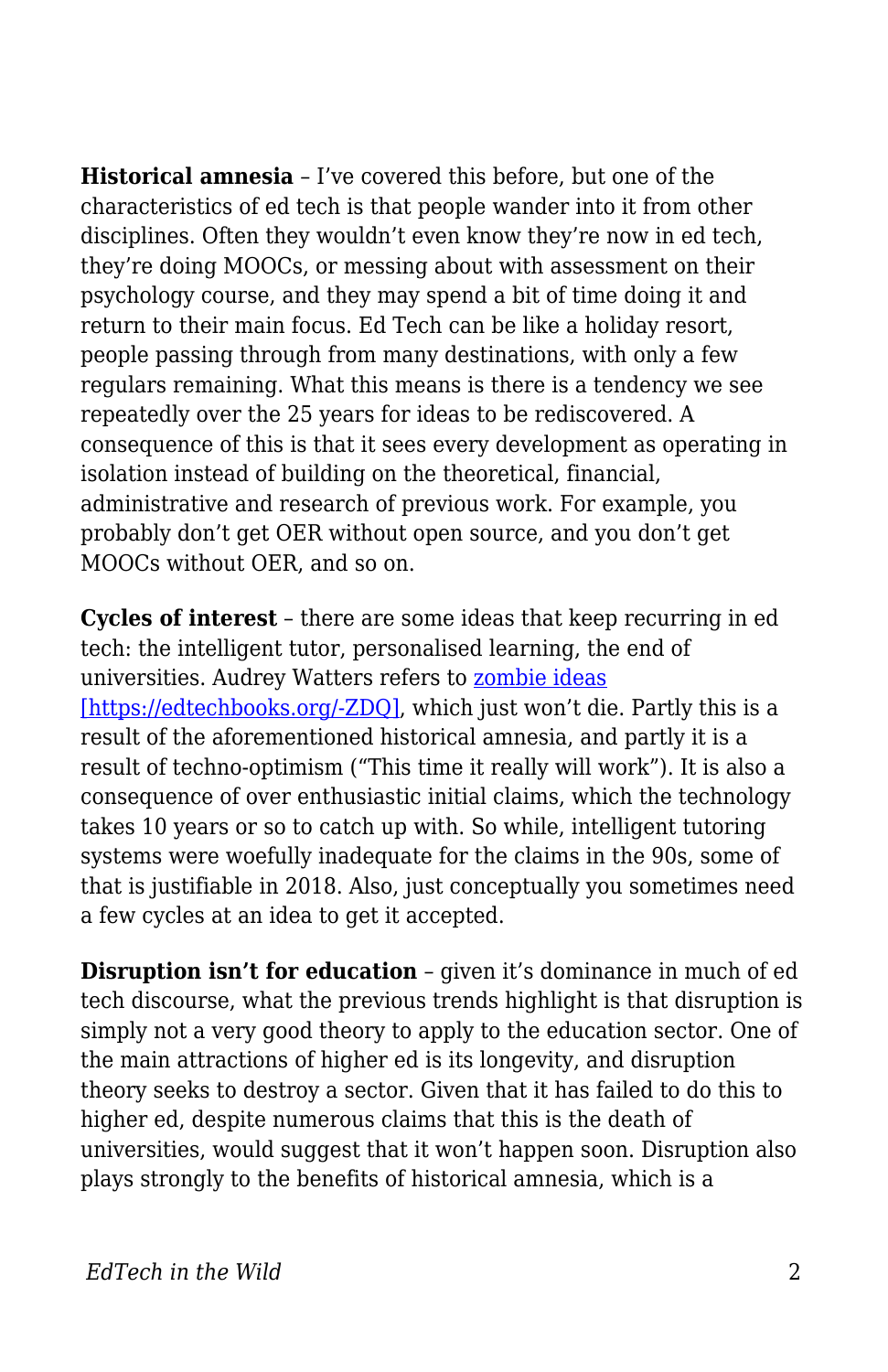weakness here, and the cycles of interest argue that what you want to do is build iteratively, rather than sweep away and start anew. There are lots of other reasons to distrust the idea of disruption, but in higher ed at least, it's just not a very productive way to innovate.

**The role of humans** – ed tech seems to come in two guises: helping the educator or replacing them. If we look at developments such as wikis, OER, CMC, blogs, even SecondLife, then their primary aim is to find tech that can help enhance education, either for a new set of learners, to realise new approaches, or sometimes, just try some stuff out. Other approaches are framed in terms of removing human educators: AI, learning analytics, MOOCs. Not necessarily – for example, learning analytics can be used to help human educators better support learners. But often the hype (and financial interest) is around the large scale implementation of automatic learning. As I mentioned in a [previous post \[https://edtechbooks.org/-vhE\]](http://blog.edtechie.net/25yearsedtech/25-years-of-ed-tech-2016-the-return-of-ai/) education is fundamentally a human enterprise, and my sense is we (at least those of us in ed tech in higher ed) should prioritise the former types of ed tech.

**Innovation happens** – for all the above: change happens slowly, people forget the past, disruption is a bust, focus on people – the survey of the last 25 years in ed tech also reveals a rich history of innovation. Web 2.0, bulletin board systems, PLEs, connectivism – these all saw exciting innovation and also questioning what education is for and how best to realise it.

**Distance from the core** – the technologies that get adopted and embedded into higher ed tend to correlate closely with core university functions, which we categorised as content, delivery and recognition in our recent [OOFAT report \[https://edtechbooks.org/-BfE\]](http://blog.edtechie.net/research/models-of-online-flexible-learning/). So, VLEs, eportfolios, elearning – these kinds of technology relate very closely to these core functions. The further you get from these then the more difficult it becomes to make the technology relevant, and embedded in everyday practice.